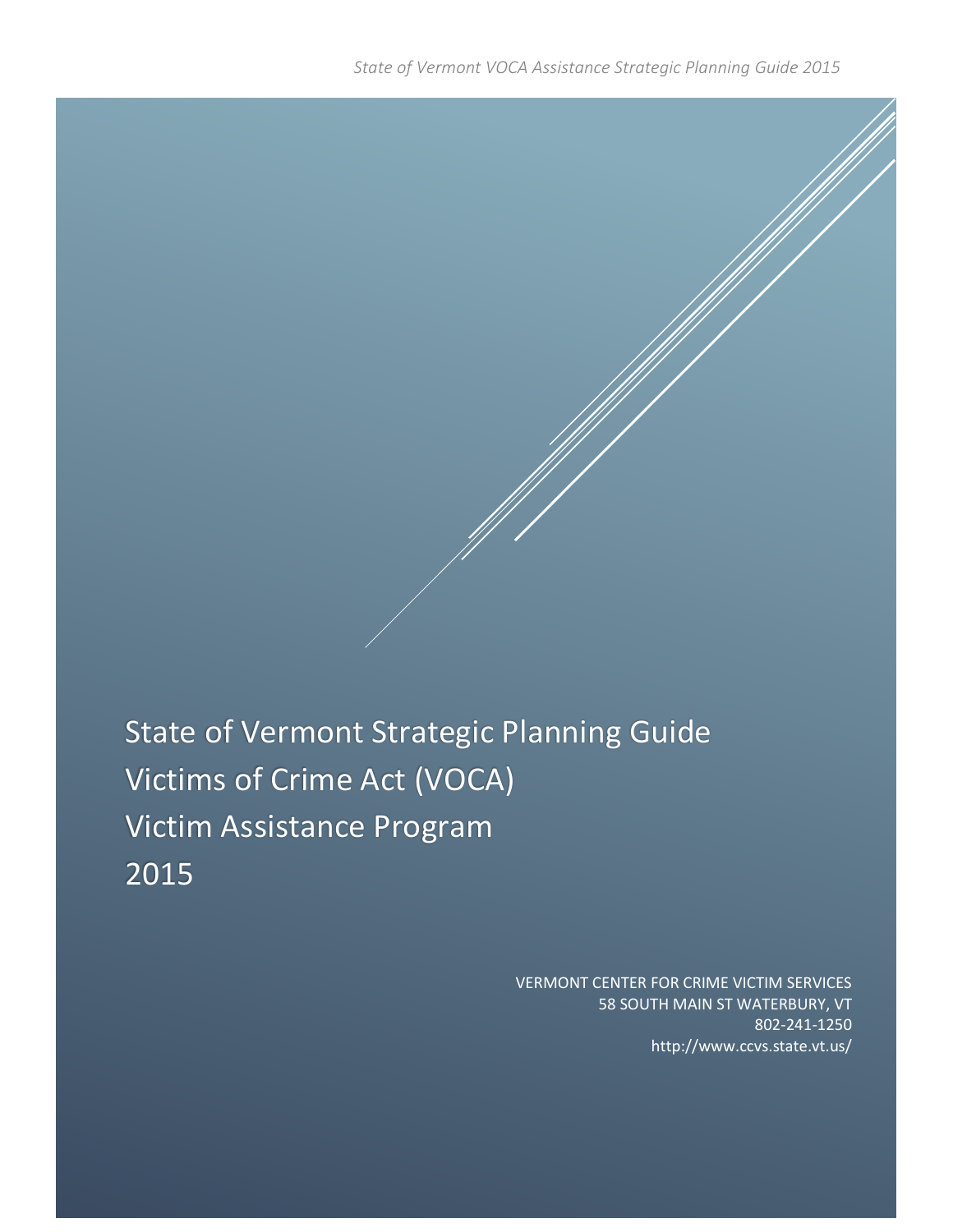### OVERVIEW

In response to the unprecedented increase in Victims of Crime Act (VOCA), Victim's Assistance Program funding, the Vermont Center for Crime Victim Services (VCCVS or "The Center") has initiated a strategic planning process to determine the most pressing needs facing crime victims in Vermont, as those needs adhere to current [VOCA Regulations.](http://www.gpo.gov/fdsys/pkg/FR-1997-04-22/pdf/97-10403.pdf) This strategic planning guide is intended to be a dynamic document to be updated and informed by emerging best practices, research and input from allied professionals in the crime victim services field in Vermont. The guidepost for Vermont's strategic plan will be the Vision 21 "Transforming Victim [Services" Final Report.](http://ovc.ncjrs.gov/vision21/pdfs/Vision21_Report.pdf) Vision 21 was a massive four year strategic initiative, commencing in 2013 and conducted by the United States Department of Justice's (DOJ's) Office for Victims of Crime (OVC), the federal agency charged with implementing the Victims of Crime Act (VOCA). Vision 21 systematically evaluated the state of victim services nationally, and thus set a trajectory for each States' evolution of crime victim service programming. Through these federal lenses, Vermont's strategic planning process will identify the victim populations and services in greatest need of more resources and the most judicious use of the new VOCA funding. These needs will fall under one of two broad categories; 1) filling gaps in existing programs or 2) supporting new pilot programs and/or organizations not currently funded under VOCA.

#### ASSUMPTIONS

On December 16, 2014 President Obama signed a bill that raised the National Crime Victim's Fund cap from \$745 million to \$2.36 billion, and this bill was subsequently authorized by the United States Congress. This has resulted in an increase of Vermont's VOCA Assistance Formula Grant allocation from \$1.3 million to \$4.2 million for FFY 2015. Whether or not this level of funding will be sustained will have serious implications for Vermont's strategic planning process. If this is only a one or two time increase, the type of projects that can be considered will be temporary, or pilot projects that will generate a certain level of insecurity among the staff and programs receiving the new funding. A strategic plan that is founded on sustainability envisions vastly better outcomes for victim service programming. A sustainable plan foresees stable staffing, real opportunity for longitudinal programmatic performance evaluations,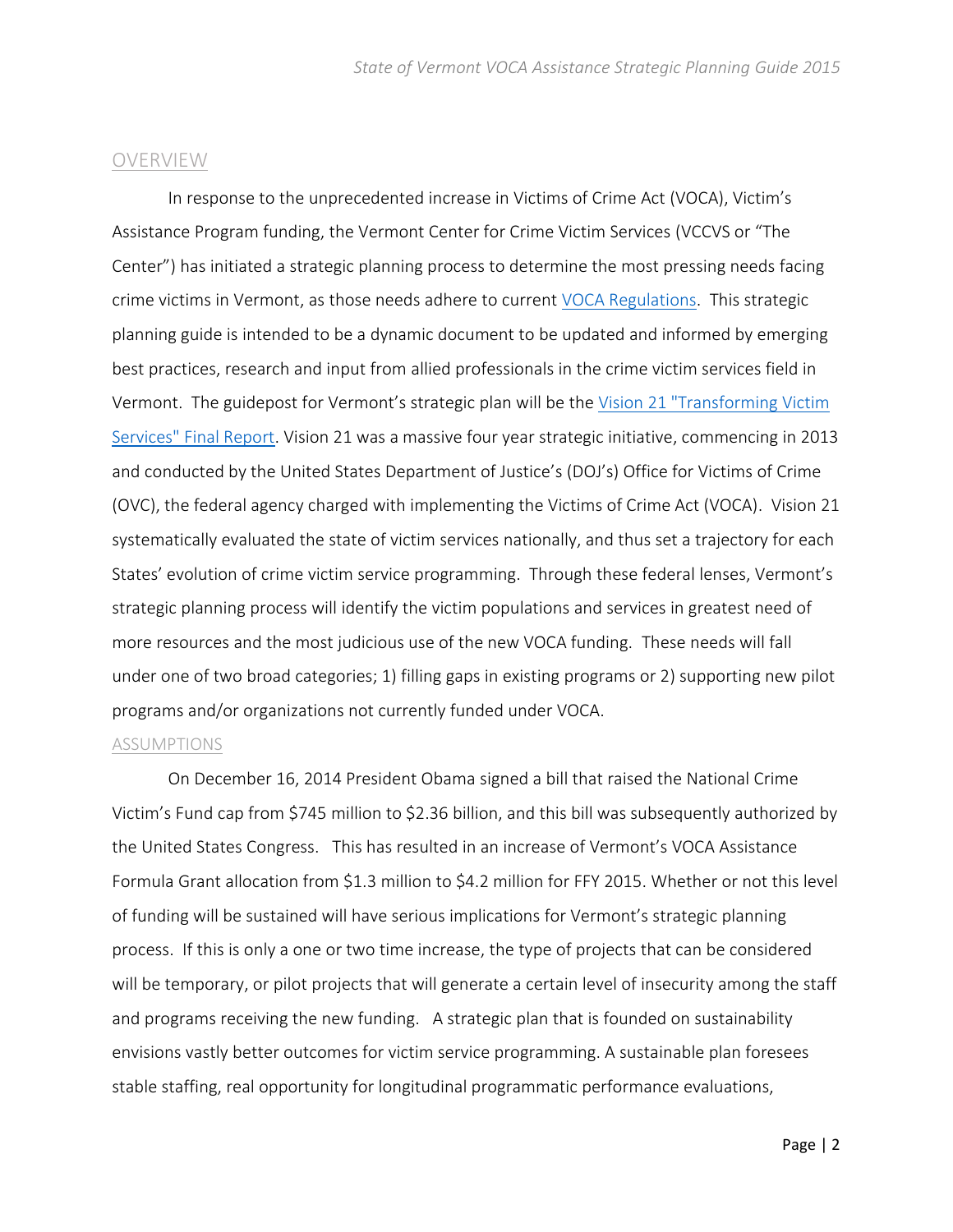meaningful institutional change, and most importantly Crime Victims who encounter an unbroken system that advocates for their rights and needs. While the Crime Victims Fund is in excess of \$10 billion and still growing, future appropriations at this level are not guaranteed.

Another factor which will impact this funding cycle is the requirement that the VOCA grant be spent in four years. As of the date of this application (7/2/2015) Vermont has obviously not received its official FFY 15 award letter from the federal government. This award when received will be predated to October 2014. Some of Vermont's awards to sub grantees will have a start date of July 1, 2015 (Vermont's fiscal year start date). However, many of Vermont's FFY 2015 VOCA sub awards will be informed by this strategic planning process and will result from the Vermont's VOCA RFP to be released next spring. Thus, the second wave of Vermont's FFY 2015 VOCA subgrants will have a start date of July 1, 2016. Unless there is a change in the duration of the grant cycle from the Federal government, the second wave of sub awards will have to be expended in three, not four, years.

One other federal "moving target" to this strategic planning process is the anticipated revision of the VOCA regulations. Vermont's plan will need to be flexible enough to accommodate any new rules that may take precedence over Vermont's decisions. STRATEGY and PROCESS

The first stage of Vermont's strategic planning process involved the creation of the structure to best evaluate the unmet needs facing crime victims. To inform this process the VCCVS has convened a consortium of VOCA Assistance Stakeholders. The Stakeholders have been selected based on their experience, representation from a wide breadth of victim services organizations, and reputations as champions for victims in Vermont. (See Appendix A) VCCVS will also reach out to its numerous partner organizations that provide services to crime victims to inform this process. (See Appendix B). To facilitate this process the Vermont Center for Crime Victim Services has engaged the expertise of [Flint Spring Associates,](http://www.flintspringsassociates.com/index.html) whose senior partners are certified Results-Based Accountability™ (RBA) trainers. They will use the RBA framework and tools to help VCCVS collect, manage, analyze and utilize data to crystalize the strategic plan to determine the wisest use of the increased VOCA funding.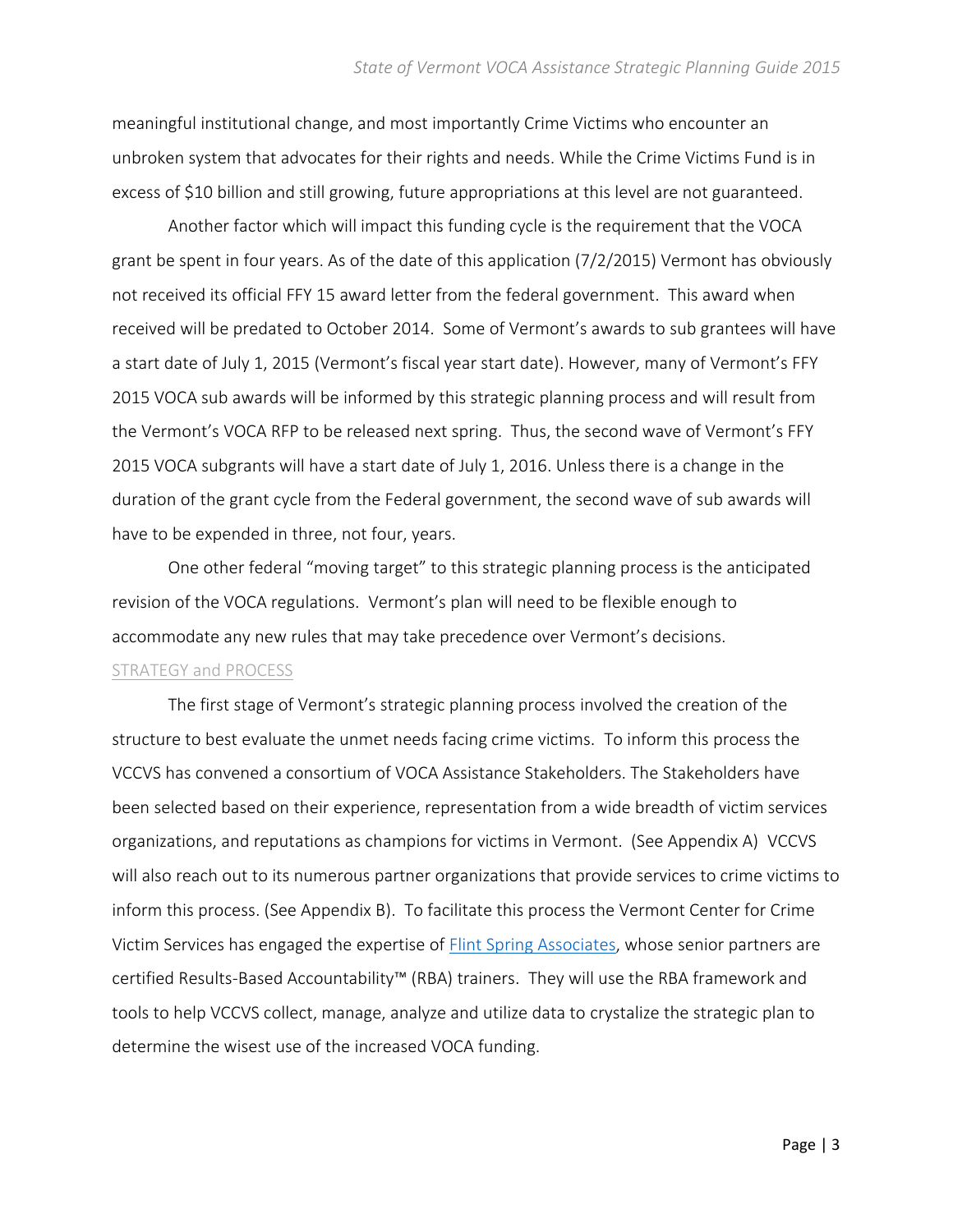The process of determining the greatest unmet needs facing crime victims, and thus the most judicious use of the new VOCA funding, will involve gathering input from allied professionals, information from literature review, and state and national resources. The Center will thoughtfully craft data collection instruments that are targeted to specific victim service organizations and victim populations. The information that will be available to this planning process through literature review, data collection and conversations or focus groups with stakeholders is potentially limitless. Crafting purposeful, targeted questions, specific to the intended victim service groups that are centered on the ultimate goal of identifying the greatest unmet needs facing crime victims in Vermont will keep the process on track. Mapping of current VOCA subgrants and other victim services will be compared to statistical information relating to Vermont's geographic regions to help the plan coalesce.

When the evidence is gathered to justify the conclusions regarding the areas of greatest need, the Center will either augment existing grant programs, issue new non-competitive grants to new organizations or create competitive solicitations. This process will evolve through three phases 1) Research (through the fall of 2015), 2) Review and Planning (through the fall of 2015 and winter 2016), and 3) Implementation (spring 2016).

#### FFY 2015 VOCA FUNDING COMMITTED THUS FAR

The Vermont Center for Crime Victim Services has budgeted approximately \$2,500,000 of Vermont's anticipated \$4,249,812 VOCA award, leaving approximately \$1,700,000 for new initiatives. Some of Vermont's FFY 15 VOCA subgrants were level-funded. The Vermont Network Against Domestic and Sexual Violence (The Network) programs received a two-fold increase in their awards from the previous year, a decision based on the fact that Network programs have lost over 25 positions in the past 5 years. The Vermont Department of State's Attorneys' Victim Assistance Program also received a large, \$536,866 increase in their VOCA award.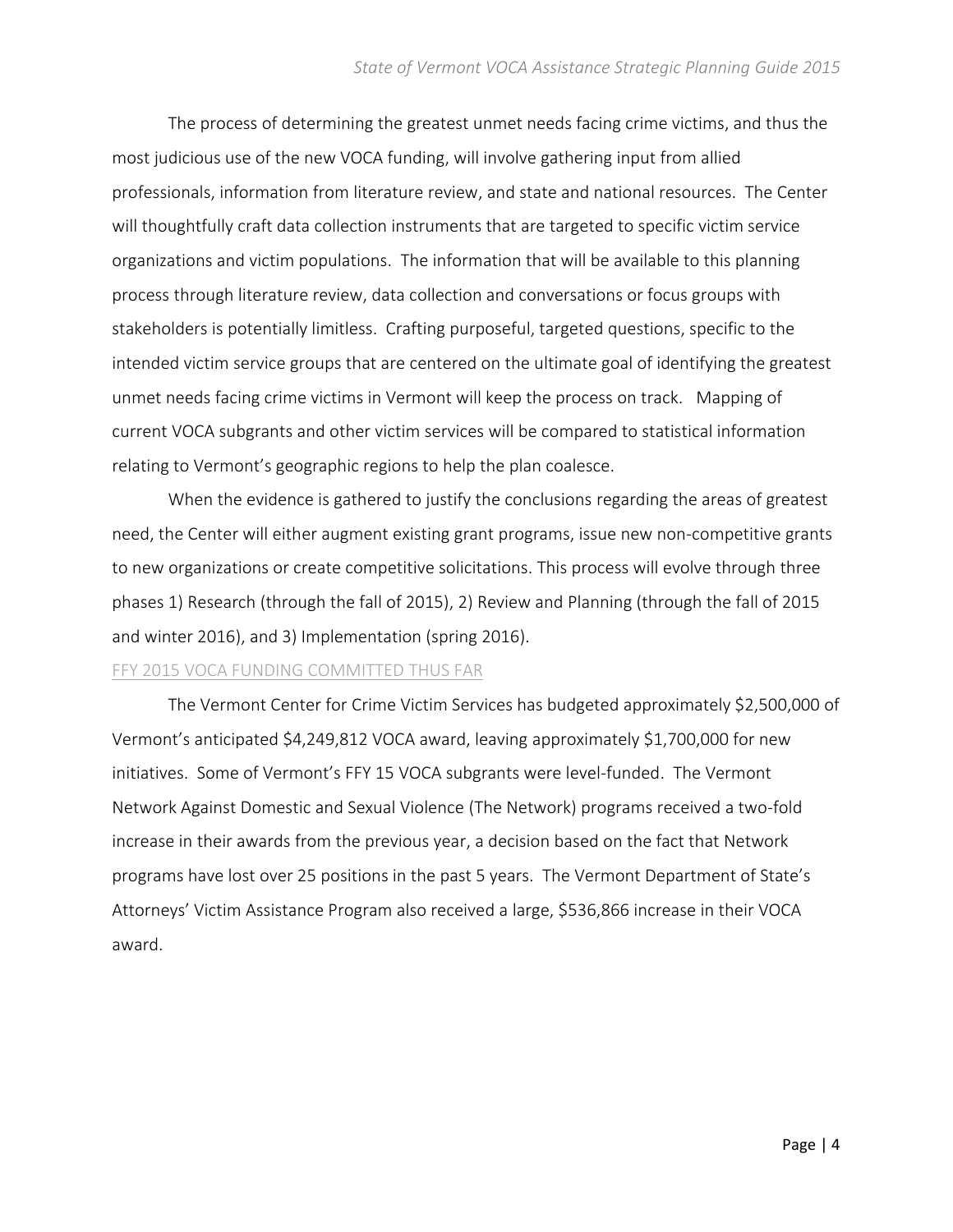#### OVC's new Performance Measurement Tool

Concurrent with the increased VOCA funding, OVC is implementing new performance measure requirements for subgrantees and state granting agencies. These performance measures will be collected by OVC in a new on-line grants management system, the Performance Measurement Tool (PMT). Throughout the development process of creating the questions for this tool, OVC has been inclusive and transparent in soliciting input from the states. In turn, VCCVS has asked its VOCA subgrantees for feedback. Through the numerous revisions of the PMT tool OVC has been responsive to the suggestions that Vermont and other states have provided. Nevertheless, when the final PMT comes off the presses, all of our current and future VOCA sub-grantees will need to make serious administrative adjustments to accommodate these new reporting requirements. The Network programs provide direct services to a large percentage of Vermont's VOCA clientele. The Network has recently implemented its own new data collection system called Osnium. The Network programs just completed a year of beta testing with their own performance measures (unrelated to the VOCA PMT performance measures). When the new PMT is released, the Network will require approximately three months to adapt their software to accommodate OVC's requirements. Likewise, the Vermont Center for Crime Victim Services is working with the Vermont Department of State's Attorneys and Sheriffs, who are also in the process of creating a new data collection instrument (not just for VOCA). They are also aware of the upcoming changes, and the implications it will bring to the design of their system. It is reasonable to expect that these, as well as our smaller VOCA subrecipients, will require some funding from the VOCA increase to accommodate the new reporting requirements.

The VCCVS is in dire need of a grants management system and has created an extensive check-list delineating its requirements. A portion of this new funding will certainly be allocated to purchasing an efficient system that will have a user-friendly interface with our VOCA subgrantees for the purpose of VOCA PMT reporting. The VCCVS intends on soliciting bids for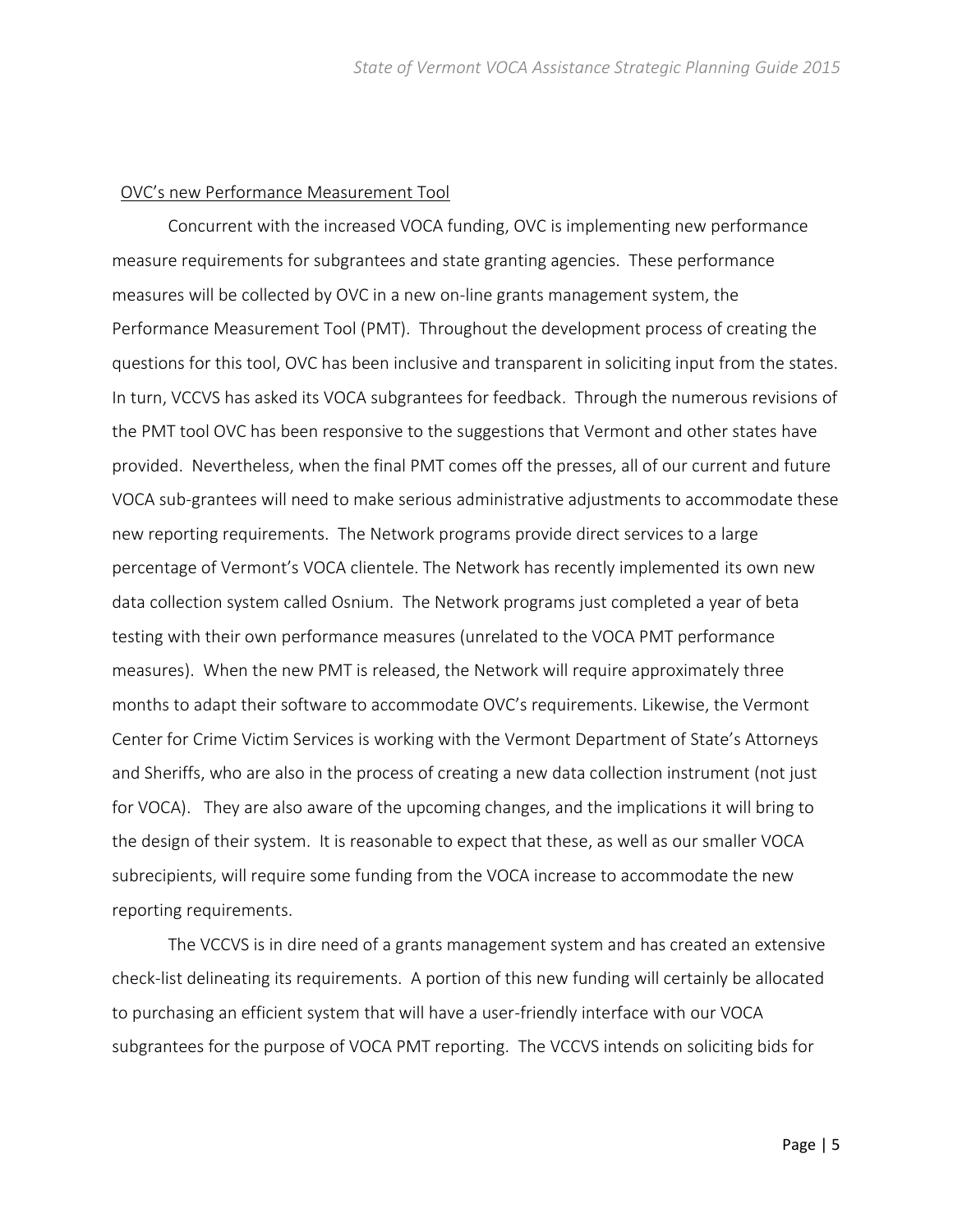this system in the summer of 2015 and making a final decision by fall 2015. The VCCVS Finance and Grants Managers will then train VOCA sub grantees on the new system via webinars.

VCCVS is also considering creating a new position with the increased VOCA administrative funding to oversee and coordinate the State's Attorneys' Victims' Assistance Program. OTHER POTENTIAL PRIORITY AREAS FOR THE NEW VOCA FUNDING

Clearly, the ultimate direction for the issuance of new grant awards will be informed by the strategic planning process. However, there are areas that the VCCVS staff already know need greater support as a result of its ongoing dialogues with other statewide agencies. These will be areas of special concern as the strategic planning process evolves.

The urgency to provide legal services to crime victims again came to light in a VCCVS survey conducted in spring 2015. 200 law enforcement professionals, prosecutors and advocates were asked the open-ended question, "What are greatest unmet needs facing crime victims?" Many of the respondents indicated "legal services." The VOCA increase will provide an opportunity to build upon the "low-bono" wrap-around legal services network for crime victims that was initiated in 2014 but unable to develop into fruition for lack of funding. There are twenty Community Justice Centers in Vermont and this funding could potentially help them to build capacity at a time when Vermont's Diversion Programs are actively seeking to channel cases away from the criminal justice system. The gaps in services in Vermont's Child Advocacy Centers will also be reviewed during this process. Some of Vermont's children must travel as far as two hours to find a pediatric SANE (Sexual Assault Nurse Examiner). Financial exploitation of the elderly is also a pressing concern.

Given the seemingly fathomless needs facing Victim Services, the greatest challenge will not be in determining what new areas to provide funding to, but which of the many worthy areas in need will not receive funding despite this unprecedented increase.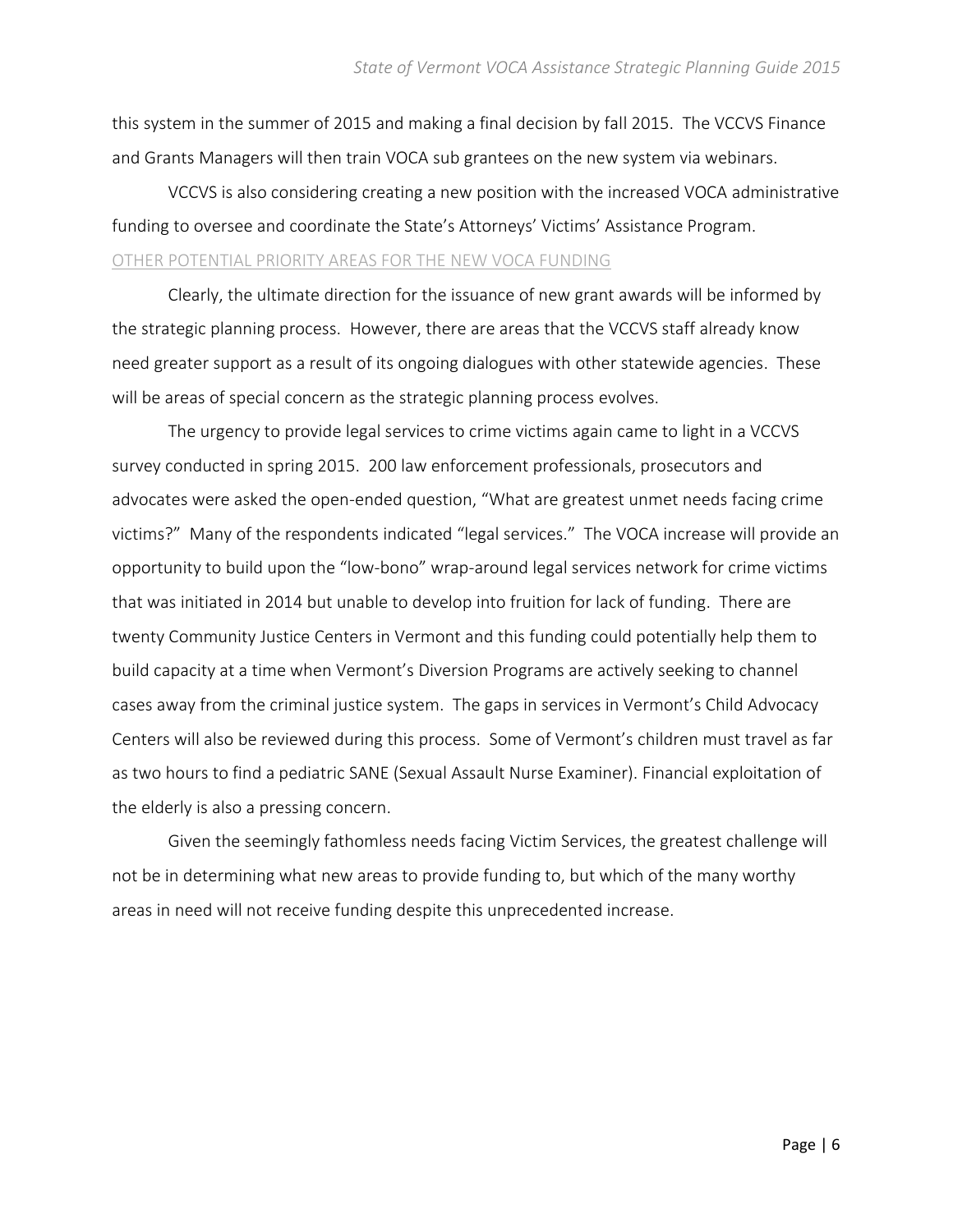



# What the VOCA increase means to Vermont

The FFY 15 increase in VOCA funding to Vermont (from \$1,339,087 to \$4,249,812) dramatically changes the overall distribution of Vermont Center for Crime Victim Services (VCCVS) grant programming allocations.

Even prior to FFY 15, VOCA represented the largest piece of the VCCVS "grants pie" providing 22% of the funding distributed to VCCVS subgrants. With the increase in funding, that portion jumps to 46%.

It then follows that this increase in federal funding also increases the overall ratio of federal to state grant allocations. Previously, federal grants accounted for 62% of the "grants pie" compared to 74% post increase.

This may have serious implications on VT's VOCA Match requirement, pending review of VOCA subgrantees' organizational budgets.

֖֖֖֖֖֖֖֖֖֖֖֖֧֚֚֚֚֚֚֚֚֚֚֚֚֚֚֚֚֚֚֚֚֬֝֓֞֡֡֓֞֡֞֡֓֡֬֓֞֡֞֓֞֡֡֡֬֓֞֡֞֞֡֡֬֞֞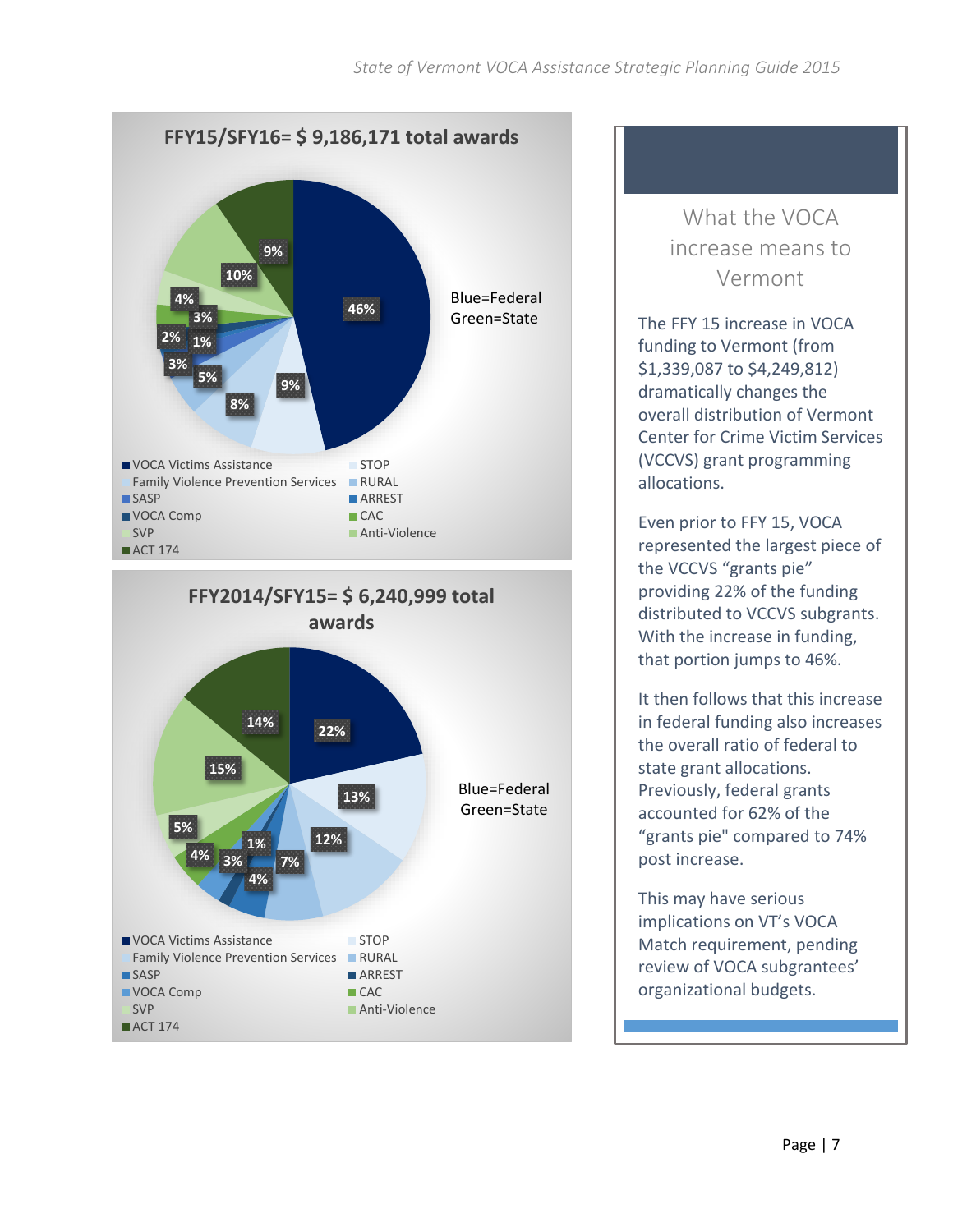*State of Vermont VOCA Assistance Strategic Planning Guide 2015*

APPENDIX A VOCA PLANNING TEAM

### Jennifer Poehlmann

VT Children's Alliance

Amy Farr AG Victim Advocate

Ed Paquin Disability Rights VT

Karen Tronsgard-Scott VT Network Against Domestic & Sexual Violence

> Karen Vastine Department of Children & Families

> > Michael Benvenuto VLA – Elder Law Project

### Susan Cherry

Community Justice Centers

# Willa Farrell

Diversion

Virginia Renfrew Zatz & Renfrew Consulting

Judy Rex Center for Crime Victim Services

Gene Nelson Center for Crime Victim Services

## Donna Reback and Joy Livingston

Flint Springs Associates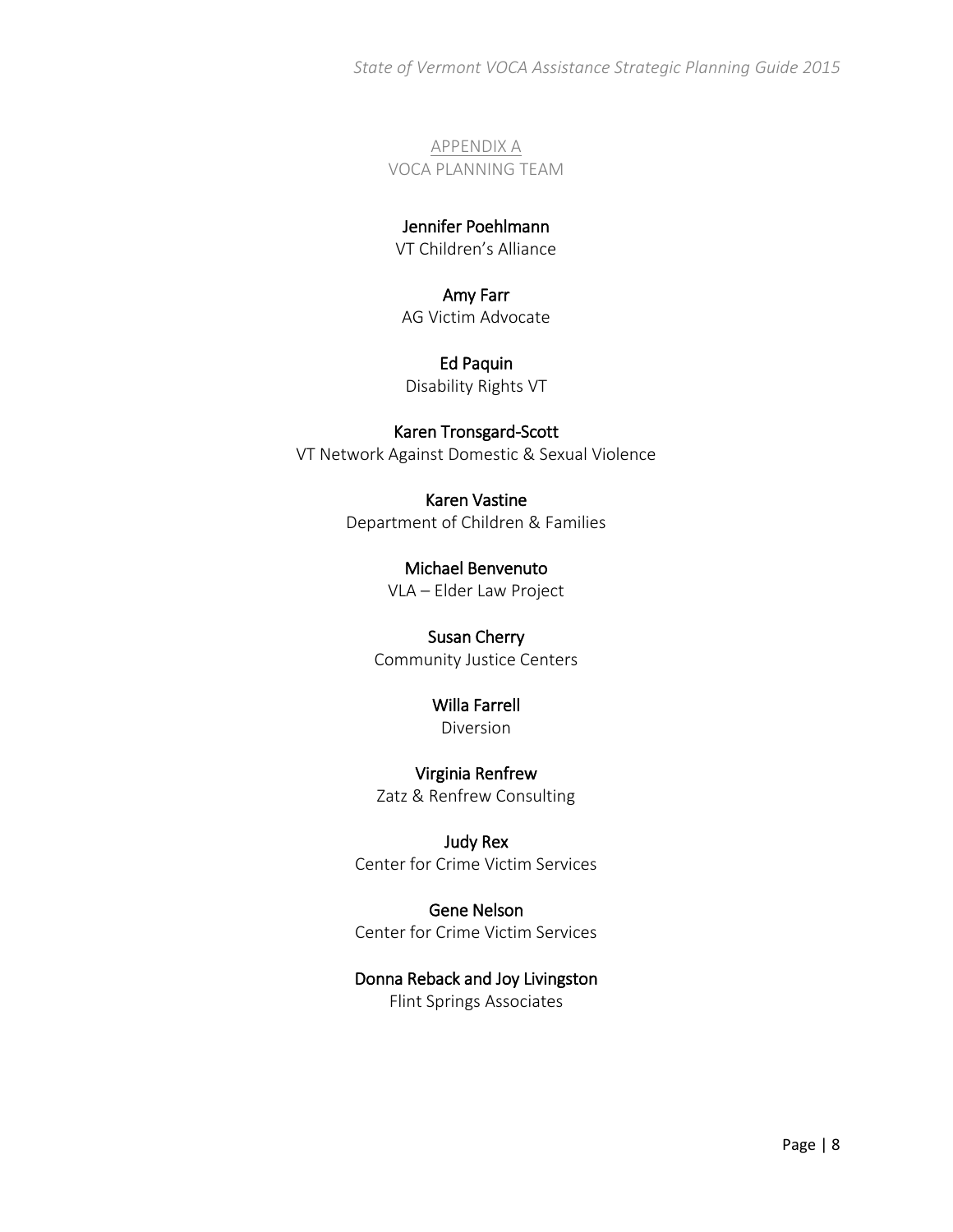### APPENDIX B Vermont Center for Crime Victim Services Allied Organizations

VT Bar Association VT Court Administrator's Office VT Department of State's Attorney's and Sheriffs VT Department for Children and Families VT Department of Corrections VT DCF Economic Services VT Adult Protective Services VT Diversion Programs VT Attorney Generals' Office US Attorney's Office VT Department of Public Safety VT Women's Commission VT Human Rights Commission VT Secretary of State's Office – Safe at Home Program/Address Confidentiality VT Legal Aid VT Center for Independent Living Disability Rights VT Green Mountain Self Advocates Deaf Vermonter's Advocacy Services Vermont Communication Support Project Safe Space at VT Pride Center VT Center for Deaf and Hard of Hearing Spectrum Youth and Family Services Burlington Parallel Justice Global Learning Partners Association of Africans Living in VT VT Refugee Resettlement Project VT Interpretation and Referral Service VT Network Against Domestic Violence & Member Programs Vermont Children's Alliance – Child Advocacy **Centers** VT Network of Community Justice Centers Vermont Supervised Visitation Programs UVM Women's Center UVM Child Welfare Training Partnership VT Restorative Justice Consortium South Royalton Legal Clinic Have Justice Will Travel VT Network Legal Assistance Project

#### VCCVS List of Advisory Boards

VT Council on Domestic Violence SANE Advisory Board Law Enforcement Advisory Board Child Fatality Review Commission Domestic Violence Review Commission Children's Justice Act Task Force VT Human Trafficking Task Force Scaling Up Restorative Justice Work Group

#### VCCVS Internal Programs

Victim's Compensation Program & Sexual Assault Program VT Restitution Unit VT Victim Assistance Program Community Engagement and Training - VT Victims Assistance Academy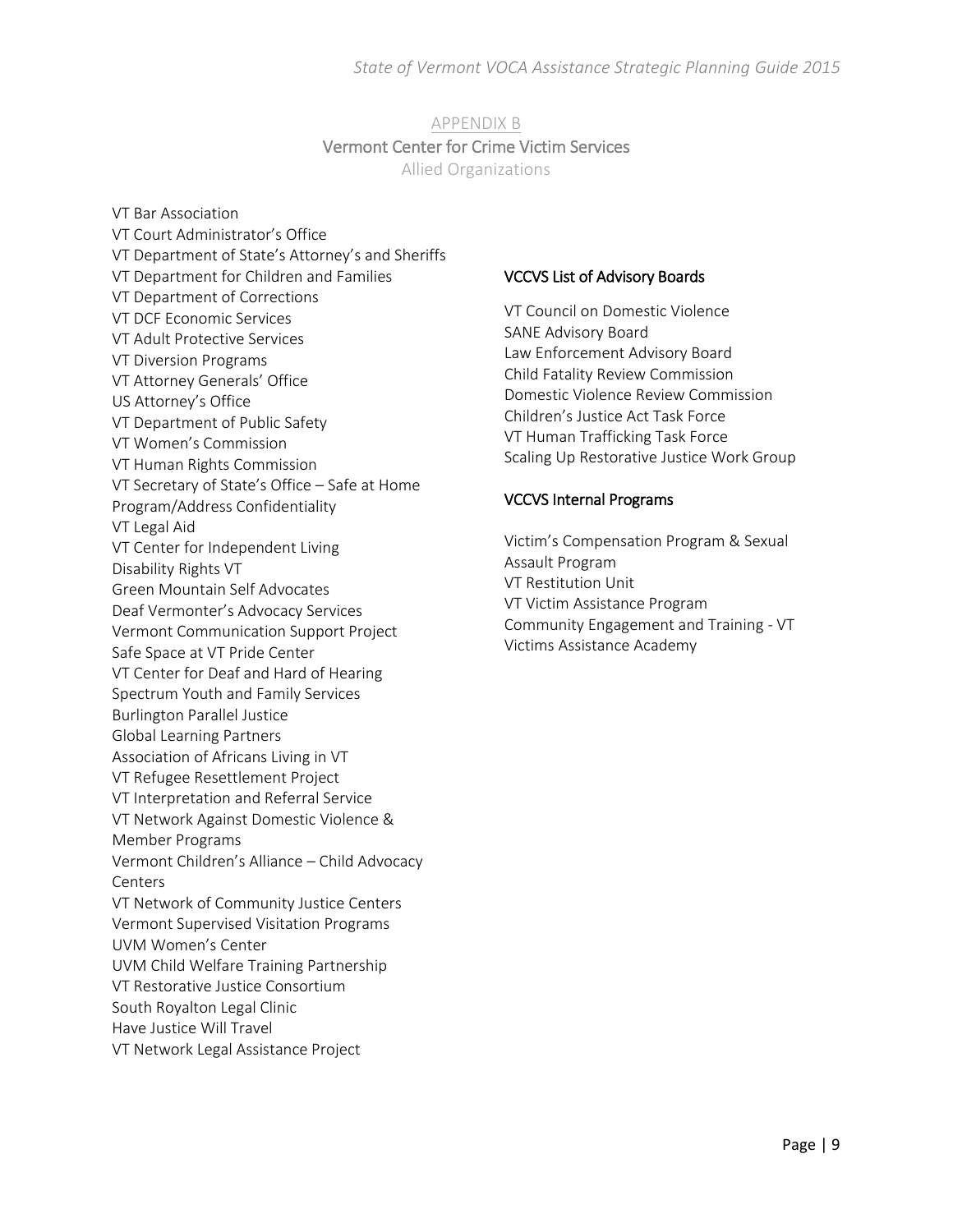### APPENDIX C RESOURCES

### 1. Federal Resources

- a. [Bureau of Justice Statistics](http://www.bjs.gov/)
	- i. [National Crime Victimization Survey](http://www.bjs.gov/index.cfm?ty=pbdetail&iid=5111)
- b. [Federal Bureau of Investigation](https://www.fbi.gov/)
	- i. [Uniform Crime Report](https://www.fbi.gov/about-us/cjis/ucr/ucr)
- c. [National Archive of Criminal Justice Data](http://www.icpsr.umich.edu/icpsrweb/NACJD/)
- d. [Sourcebook of Criminal Justice Statistics](http://www.albany.edu/sourcebook/)
- e. [National Institute of Corrections](http://nicic.gov/statestats/default.aspx)
- f. [OJP's Crime Solutions Evidence Based Program/Practice Data Base](http://www.crimesolutions.gov/)  *(\*Note: Crime Solutions lists all types of justice programs not just direct victim services)*

### 2. State of Vermont Resources

- a. [Vermont Crime Report](http://vcic.vermont.gov/crime_statistics/crime_report)
- b. [Vermont Crime On-Line](file:///C:/Users/gene/Desktop/VOCA%20FFY15%20Increase%20Planning/+http:/vcic.vermont.gov/crime+statistics/Vermont+Crime+On-Line)
- c. [Vermont Department of Corrections](http://www.doc.state.vt.us/)
- d. [Vermont Agency of Human Services](http://humanservices.vermont.gov/publications/)
- e. [Vermont Directory of Criminal Justice Service Providers](http://www.crgvt.org/datalinks/datalinks/datalinks/files/SIMDirectory.pdf)
- f. [Vermont Victim Services Resource Directory](http://www.ccvs.state.vt.us/sites/default/files/resources/Resource%20Directory%20-%20Crime%20Victim%20Services%202013.pdf)
- g. [United States Census: Vermont Quick Facts](http://quickfacts.census.gov/qfd/states/50000.html)
- 3. Vermont Center for Crime Victim Services Resources
	- a. Current Surveys/Studies
		- i. Victims Compensation Satisfaction Survey
		- ii. Vermont VOCA Assistance Satisfaction Survey
		- iii. VCCVS Community Engagement and Education Dept. Satisfaction Surveys
		- iv. Victims' Compensation Initiative –*Serving Crime Victims with Disabilities*
		- v. Vermont Self-Assessment: *Law Enforcement, Prosecution and Advocacy Working Together for Survivors of Domestic Violence*
	- b. Databases/Lists
		- i. Victims Compensation Program Database (Crime Victims)
		- ii. Salsa Labs Database
		- iii. Current VOCA and non-VOCA sub grantees
- 4. Other Resources
	- a. Existing programmatic standards for all categories of sub grantees
	- b. Literature Review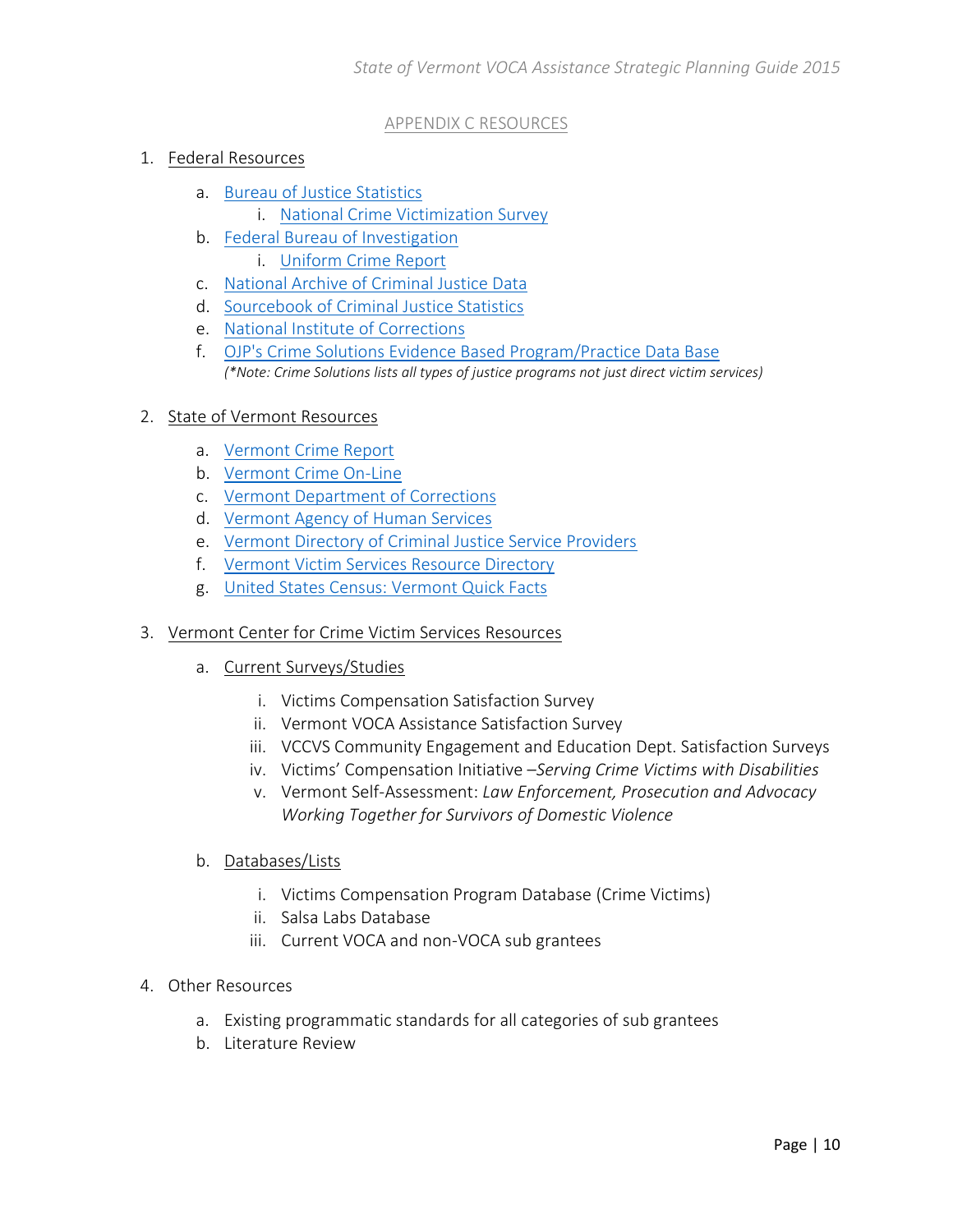### APPENDIX D Allowable VOCA Costs

## ALLOWABLE VOCA COSTS

Adapted from Steve Derene's (Exec. Dir. NAVAA's) PowerPoint 2014 VOCA National Training Conference Boston

## Allowable Costs

Final Program Guidelines: Federal Register, Vol. 62, No. 77 Tuesday, April 22, 1997: VOCA [Regulations](http://www.gpo.gov/fdsys/pkg/FR-1997-04-22/pdf/97-10403.pdf) (pages 19607-19621) *\*\*\*\*NOTE: NEW REGULATIONS ANTICIPATED TO BE RELEASED DECEMBER 2015\*\*\*\**

### Services

- $\triangleright$  Respond to emotional and physical needs of crime victims.
- $\triangleright$  Assist primary and secondary victims of crime to stabilize their lives after a victimization.
- $\triangleright$  Assist victims to understand and participate in the criminal justice system.
- $\triangleright$  Provide a measure of safety and security.

# Definition of "Crime Victim"

*"For the purpose of the VOCA crime victim assistance grant program, a crime victim is a person who has suffered physical, sexual, financial, or emotional harm as a result of the commission of a crime."*

## Allocation within States

- $\triangleright$  States have sole discretion for determining which organization will receive funding, and in what amounts, as long as the recipients meet the requirements of VOCA and Program Guidelines. (omitted in proposed regulations)
- $\triangleright$  Mandate to re-compete at least every five years

## VOCA Program Funding Strategy

States are encouraged to develop a funding strategy which considers:

- Range of victim services through the state and within communities;
- The unmet needs of crime victims;
- Demographic profile of crime victims;
- Coordinated, cooperative response of community organizations
- Availability of services through the criminal justice process;
- Extent of other available funding sources

## Funding Strategy

States are encouraged to expand into new service areas as needs and demographics change Some states:

- Use VOCA funds to stabilize services by continuously funding selected organizations
- End funding after several years
- Limit the number of years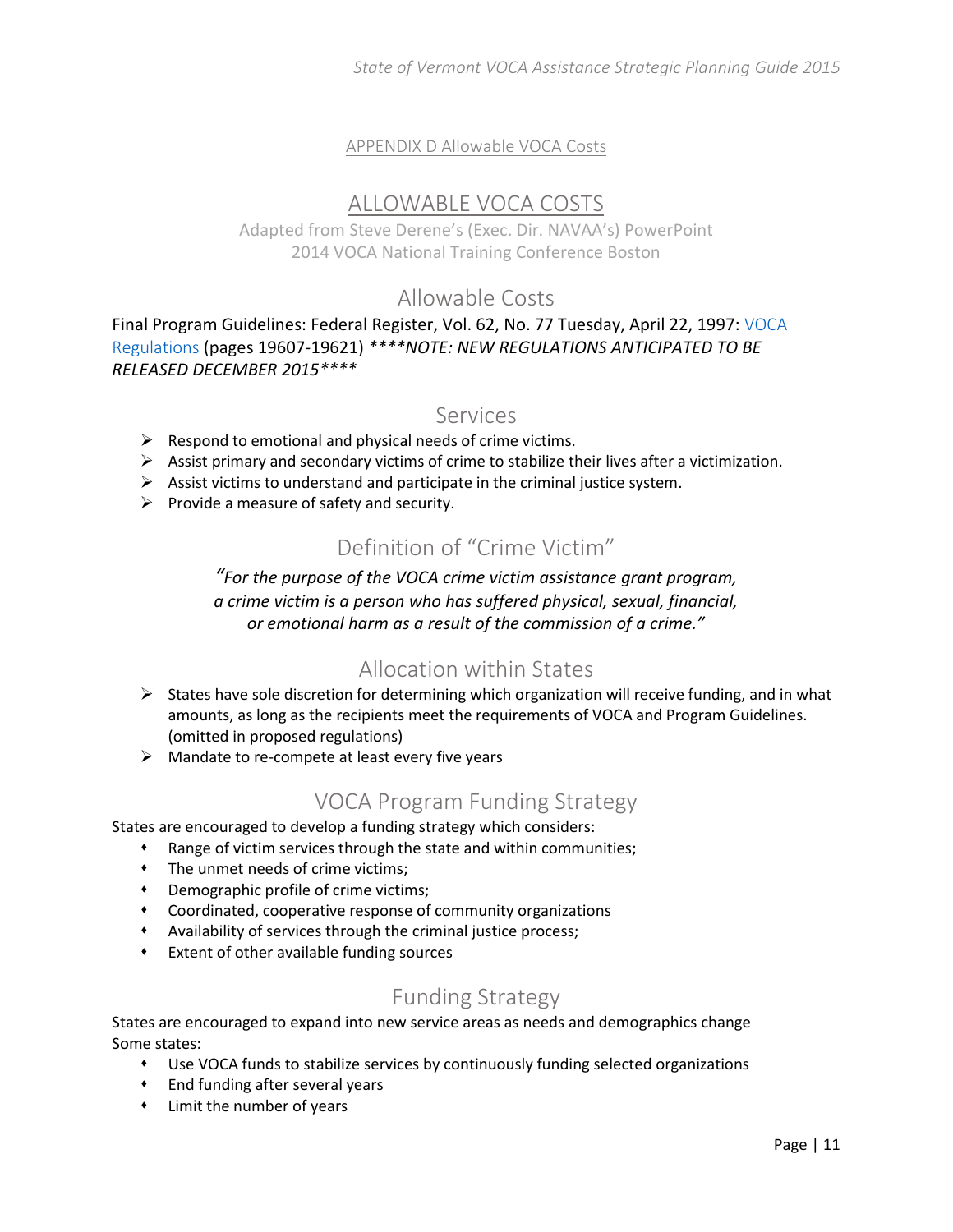# Administrative Cost Provision

- May retain up to 5% of each year's grant for "administering" grant at state grantee level
- $\triangleright$  No match required
- $\triangleright$  Used to "expand, enhance and/or improve the state's previous level of effort at the state level and to support activities and costs that impact the delivery and quality of services to crime victims throughout the state."

## Admin: Grant Management

- a) Staff salaries and benefit and consultant fees.
- b) Attend OVC-sponsored and other relevant technical assistance meetings.
- c) Monitor, provide technical assistance and evaluate VOCA subrecipients.
- d) Purchase equipment for state grantee (technology)
- e) Train VOCA direct service providers
- f) Memberships
- g) Program audit costs
- h) Indirect costs at federal rate (omitted)

## Admin: Delivery/Quality of Services

- a) Develop strategic plans, conduct surveys and needs assessments.
- b) Improve coordination efforts
- c) Training to organizations that assist victims and allied professionals (*omitted*)
- d) Purchase, print and/or develop publications.
- e) Develop protocols, policies and procedures that promote systemic changes
- f) Train victim service agency managers (*omitted*)

## Conduits

- $\triangleright$  State may use administrative funds for "conduits" to assist in selecting qualified sub recipients and/or reduce state's administrative burden
- $\triangleright$  Conduits do not relieve state grantee from ultimate programmatic and financial responsibility

## Sub grantee Eligibility Requirements

- $\triangleright$  Public or Nonprofit organization
- $\triangleright$  Financial Support
	- o Record of effective services-non-VOCA financial support
	- o New programs-substantial non-VOCA financial support
- $\triangleright$  Match
	- o 20% total project cost
	- o 5% total project costs-Native American Tribes/organizations (*no match*)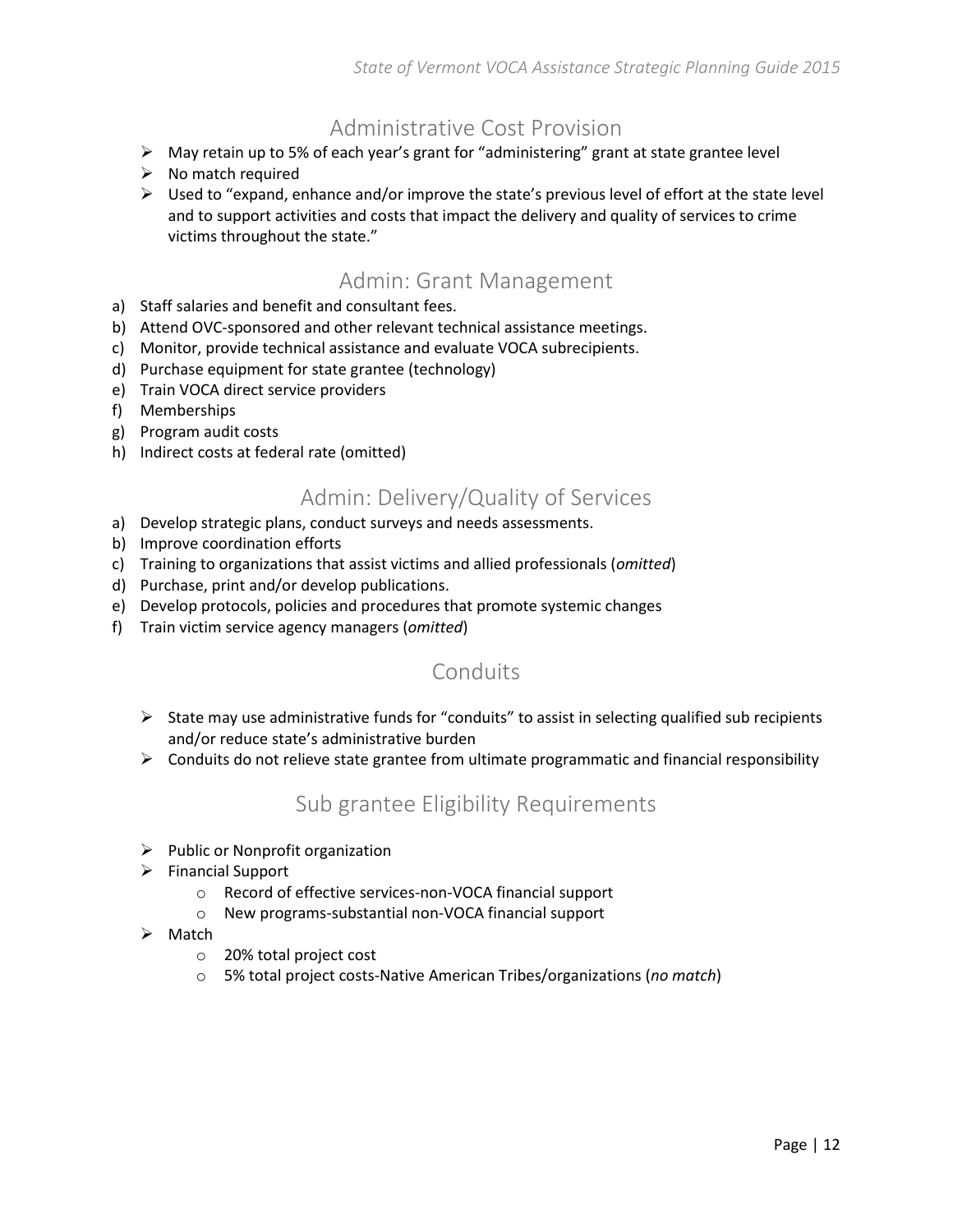# Sub grantee Eligibility Requirements

- 1. Volunteers (unless waived)
- 2. Promote community efforts to aid crime victims
- 3. Help apply for compensation benefits
- 4. Maintain civil rights information
- 5. Service to Victims of Federal Crimes
- 6. No charge to Victims for VOCA funded services
- 7. Confidentiality

# Eligible Organizations

- $\triangleright$  Criminal Justice Agencies
- $\triangleright$  Religiously-Affiliated organizations
- $\triangleright$  State Crime Victim Compensation Agencies
- $\triangleright$  Hospitals and Emergency Medical Facilities
- $\triangleright$  Others
	- o Mental Health, child/adult protective services, legal services, public housing
	- o State grantees, up to 10%

## Ineligible Recipients

- **Federal Agencies**
- **In-Patient Treatment Facilities**

## Allowable Costs for direct Services

- 1. Immediate Health and Safety-Response to immediate emotional and physical (excluding medical care)
- 2. Mental Health Assistance
- 3. Participation in Criminal Justice Proceedings
- 4. Forensic Examinations
- 5. Necessary and Essential Costs to Provide Direct Services
- 6. Special Services (eg. Advocacy)
- 7. Special Services. Personnel Costs.
- 8. Restorative Justice

## Other Allowable Costs/Services

- 1. Skills Training for Staff
- 2. Training Materials
- 3. Training Related Travel
- 4. Advance Technologies
- 5. Contracts for Professional Services
- 6. Operating Costs
- 7. Supervision of Direct Service Providers
- 8. Repair/Replacement of Essential Items
- *9.* Public Presentations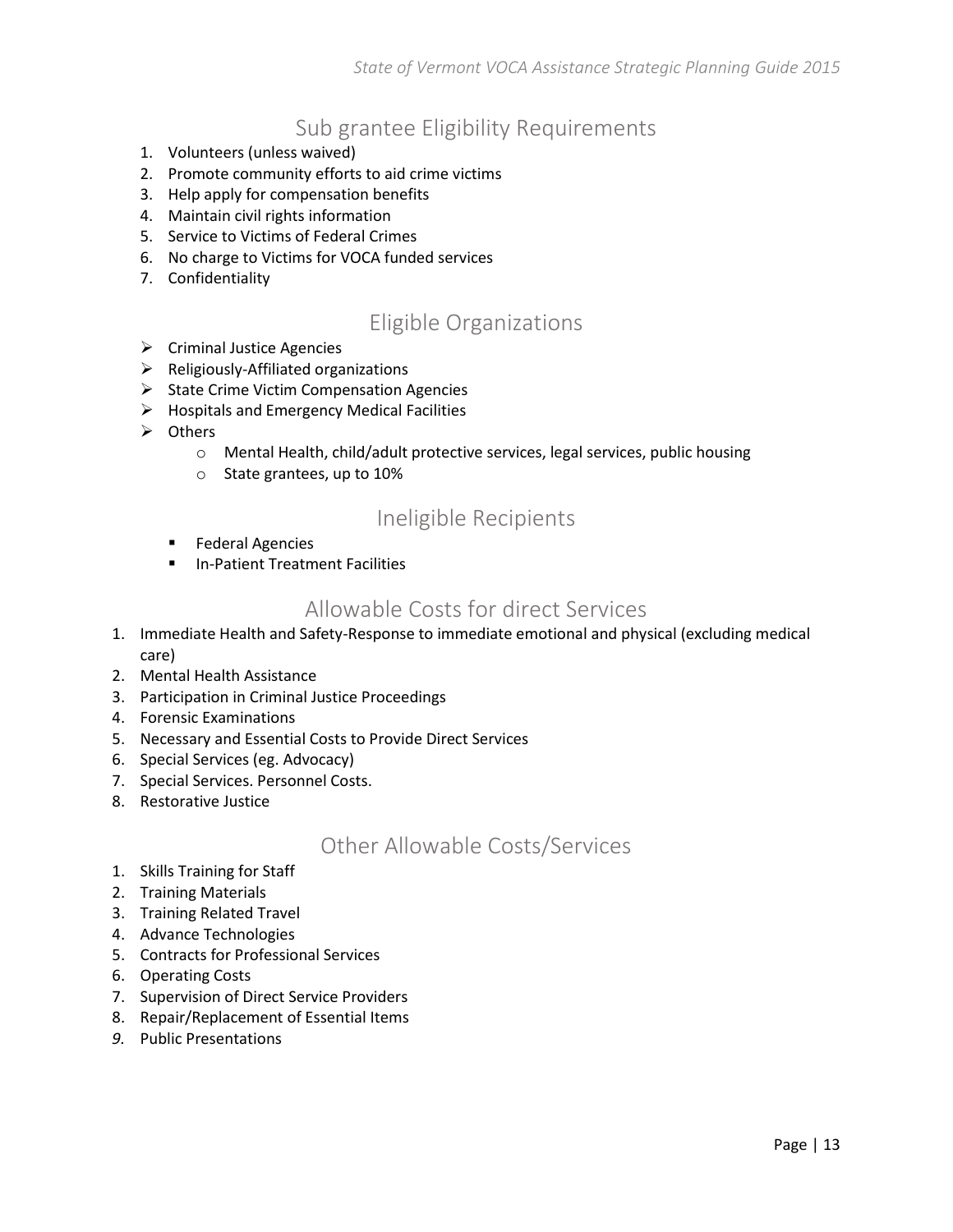## Non-Allowable Costs/Services

- **E** Lobbying and Administrative Advocacy
- **Perpetrator Rehabilitation and Counseling**
- Needs Assessments, Survey, Evaluations, Studies
- **Prosecution Activities**
- **Indirect Organizational Costs**
- **Property Loss**
- Most Medical Costs
- **Relocation Expenses**
- **Administrative Staff Expenses**
- **•** Development of Protocols, Interagency Agreements
- **EXECTE:** Sending Individual Crime Victims to Conferences
- **Exclusive Crime Prevention Activities**

*\*\*\*Note: Equipment is an allowable cost federally, that is currently not approved for the Center for Crime Victim Services sub grantees, as there are other sources (state funds) available to sub grantees for equipment.*